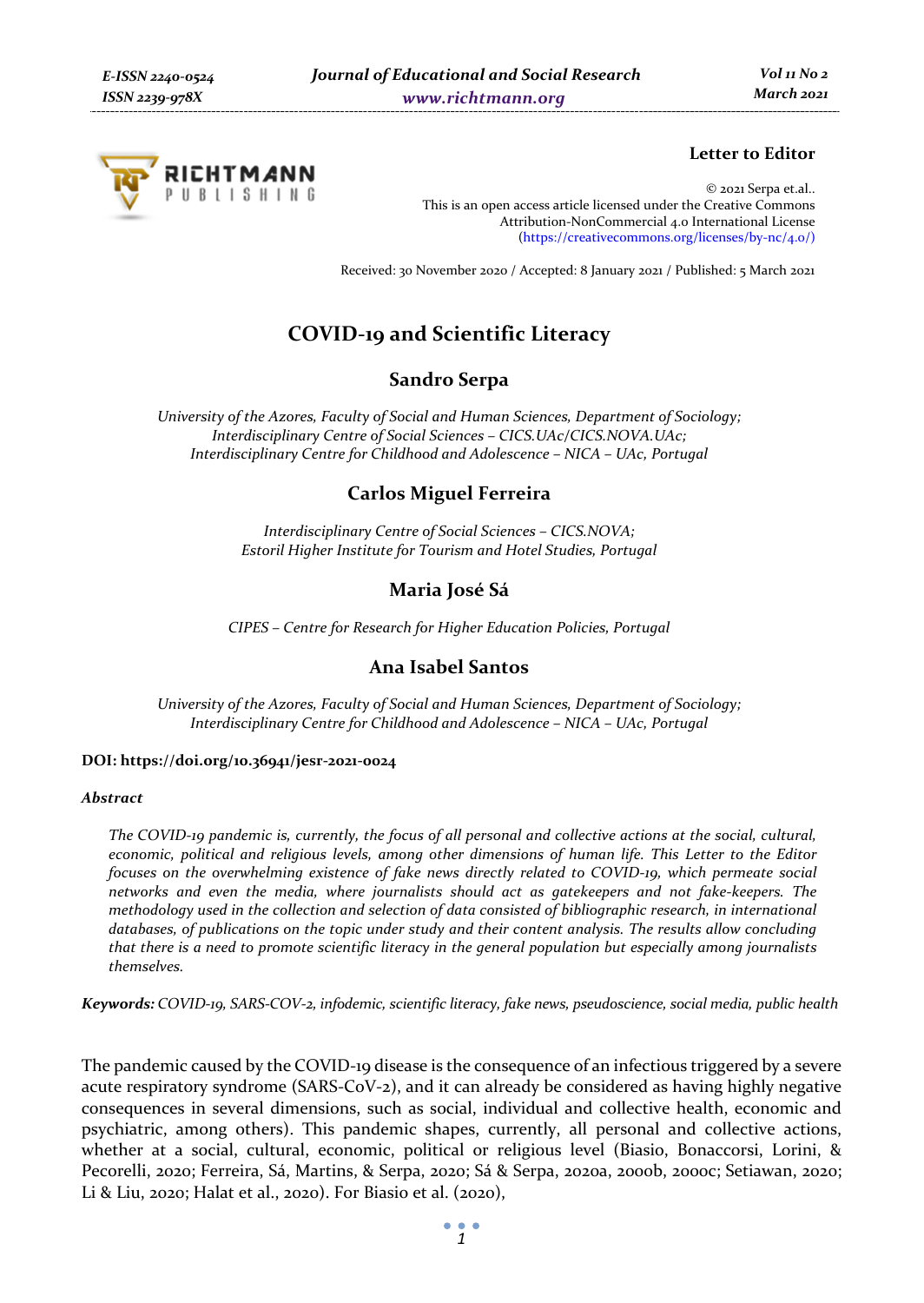*[…] the level of uncertainty was still extremely high and exacerbated by an excess of contradictory information. Many laic media and web sites have delivered unceasingly real time numbers on new cases and deaths, also providing medical advices, although not entitled, often getting ahead of evidence. The amount and variety of news has led to a massive informative overload, generating a real infodemic (p. 1).* 

According to Anwar, Malik, Raees, and Anwar (2020), the COVID-19 infodemic is a mixture of two words, "'information' and 'epidemic', and refers to a rapid and far-reaching spread of both accurate and inaccurate information about a disease. During a pandemic, when facts are often mixed with rumours, it becomes challenging to learn essential information about an issue" (p. 10). In pandemic situations, for example, there is an excessive and potentially contradictory or confusing amount of information, or that tends to generate misinformation (Naeem & Bhatti, 2020). In the specific case of COVID-19, this results in the overload of information and misinformation about the pandemic in traditional media, but especially in social media/digital social networks, namely its origin, transmission, diagnosis and treatment in a pandemic context, among other negative limitations. This naturally hampers the combat against this pandemic, both preventatively and curatively, generating higher uncertainty (Naeem & Bhatti, 2020; Biasio et al., 2020; Anwar et al., 2020; Amit Aharon, Ruban, & Dubovi, 2020; Li & Liu, 2020; Halat et al., 2020; Al-Zaman, 2020; Abdulai, Tiffere, Adam, & Kabanunye, 2021; Stokken & Børsen, 2020). In this regard, Peters and Besley (2020) argue that,

*With the increasing use of social media by many people, and where many actually get their news from social media rather than traditional media sources (newspapers, TV, and journals) amidst the Covid-19 pandemic, there is a huge increase in the number and influence of conspiracy theories world-wide. This has meant that those who believe and follow such theories are more likely to reject official health advice and government instructions, amid science denialism, anti-scientism and a distrust of experts, as well as politicians (p. 5).* 

This situation is aggravated by the fact that many media consumers and users of digital networks are very uncritical and tend to believe in information that confirms their existing beliefs (Rothmund, Farkhari, Azevedo, & Ziemer, 2020; Rosenthal, 2020; Amit Aharon et al., 2020; Santos & Serpa, 2017; Peters & Besley, 2020; Rosenthal, 2020; Abdulai et al., 2021; Ferreira & Serpa, 2020). However, Anwar et al. (2020) maintain that "The role of media and public health communications must be understood and explored further as they will be an essential tool for combating COVID-19 and future outbreaks" (p. 1).

Naeem and Bhatti (2020) make, in their recent work, a summary of the most common myths that gained strength during the COVID-19 pandemic and that are listed below.

- *Drinking alcohol protects you against COVID-19*
- *Spraying alcohol or chlorine all over your body kills the new coronavirus*
- *Eating garlic helps prevents infection with the new coronavirus*
- *The COVID-19 virus cannot be transmitted in areas with hot and humid climates*
- *Cold weather and snow kill the new coronavirus*
- *Taking a hot bath prevents the new coronavirus disease*
- *The new coronavirus can be transmitted through mosquito bites*
- *Hand dryers are effective in killing the new coronavirus*
- *Ultraviolet disinfection lamps kill the new coronavirus*
- *Mosquito bites can transmit the virus*
- *Chloroquine is a proven cure*
- *5G caused the pandemic (p. 234).*

This misinformation on COVID-19 may even call into question the scientific studies produced on it (McGinnis, 2020; Al-Zaman, 2020; Rothmund et al., 2020) and permeates social networks and even the media, where journalists should act as gatekeepers, rather than fake-keepers:

In the age of digital communication and social networking, it gets a new momentum worldwide. We call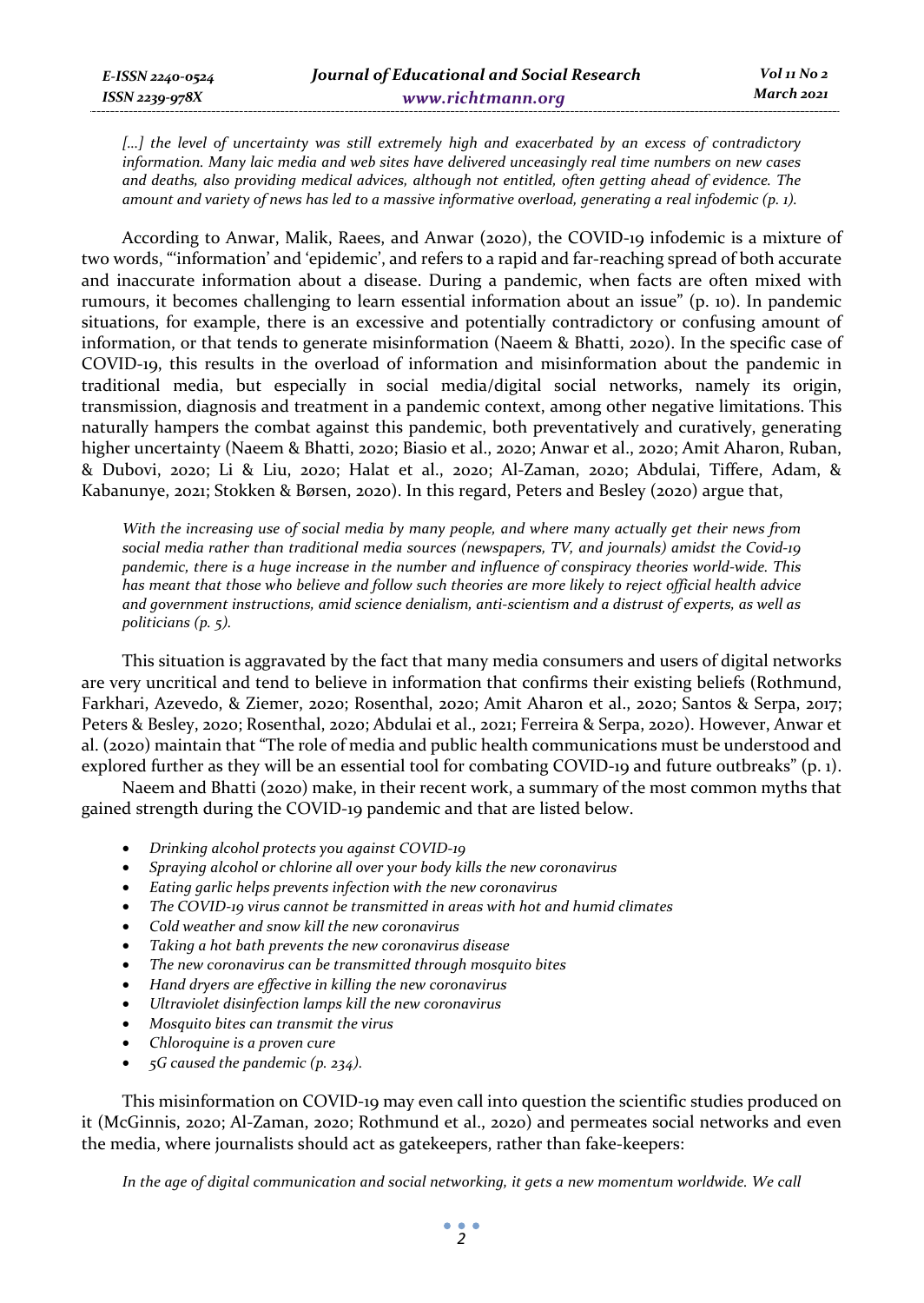*it in many names: misinformation, disinformation, false news, inaccurate news, and rumor, though the problem remains almost the same. Amid the COVID-19 pandemic, the world is in grief with half a million dead. Health-related uncertainties give birth to a new phenomenon that is addressed as infodemic (a portmanteau of "information" and "epidemic"). In this situation, both true and false information galore. While true information helps to mitigate the crisis, false information amplifies it (Al-Zaman, 2020, p. 1).* 

All of this results in the need to promote better scientific literacy in the critical and well-founded distinction, if possible, between facts and valuation opinions (Aristeidou & Herodotou, 2020; Stokken & Børsen, 2020; McGinnis, 2020; Laugksch, 2000), to shape a better response and management of the COVID-19 pandemic (Li & Liu, 2020; Naeem & Bhatti, 2020; Anwar et al., 2020; Ferreira & Serpa, 2020). In this process of fostering scientific literacy, interdisciplinarity plays an extremely important role (Anderson, Justement, & Bruns, 2020; Serpa, Ferreira, & Santos, 2017; Reiss, 2020).

Anwar et al. (2020) summarise well the pivotal role of the media in managing the pandemic caused by COVID-19. Given the centrality of the role of the media, the authors recommend the development of a model to assess the response of the media to epidemic or pandemic situations. "This evaluation can serve as feedback for the media to help devise better and more effective strategies to control and prevent subsequent outbreaks" (p. 10).

#### **Acknowledgment**

Funding: University of Azores, Interdisciplinary Centre of Social Sciences— CICS.UAc/CICS.NOVA.UAc, UID/SOC/04647/2020, with the financial support of FCT/MEC through national funds and when applicable co-financed by FEDER under the PT2020 Partnership Agreement.

#### **References**

- Abdulai, A.-F., Tiffere, A.-H., Adam, F., & Kabanunye, M. M. (2021). COVID-19 information-related digital literacy among online health consumers in a low-income country. *International Journal of Medical Informatics, 145*, 104322. https://doi.org/10.1016/j.ijmedinf.2020.104322
- Al-Zaman, M. S. (2020). COVID-19-related fake news in social media. *MedRxiv, Preprints*. https://doi.org/10.1101/2020.07.06.20147066
- Amit Aharon, A., Ruban, A., & Dubovi, I. (2020). Knowledge and information credibility evaluation strategies regarding COVID-19: A cross-sectional study. *Nursing Outlook*. https://doi.org/10.1016/j.outlook.2020.09.001
- Anderson, A. E., Justement, L. B., & Bruns, H. A. (2020). Using real-world examples of the COVID-19 pandemic to increase student confidence in their scientific literacy skills. *Biochemistry and Molecular Biology Education, 48*, 678-684. https://doi.org/10.1002/bmb.21474
- Anwar, A., Malik, M., Raees, V., & Anwar, A. (2020). Role of mass media and public health communications in the COVID-19 pandemic. *Cureus, 12*(9), e10453. https://doi.org/10.7759/cureus.10453
- Aristeidou, M., & Herodotou, C. (2020). Online citizen science: A systematic review of effects on learning and scientific literacy. *Citizen Science: Theory and Practice, 5*(1). http://doi.org/10.5334/cstp.224
- Biasio, L. R., Bonaccorsi, G., Lorini, C., & Pecorelli, S. (2020). Assessing COVID-19 vaccine literacy: A preliminary online survey. *Human Vaccines & Immunotherapeutics, Ahead-of-print*, 1-9. https://doi.org/10.1080/21645515.2020.1829315
- Ferreira, C. M., Sá, M. J., Martins, J. G., & Serpa, S. (2020). The COVID-19 contagion-pandemic dyad: A view from social sciences. *Societies*, *10*(4), 77, 1-19. https://doi.org/10.3390/soc10040077
- Ferreira, C. M., & Serpa, S. (2020). Contagions: Domains, challenges and health devices. *Academic Journal of Interdisciplinary Studies*, *9*(4), 1-14. https://doi.org/10.36941/ajis-2020-0056
- Laugksch, R. C. (2000). Scientific literacy: A conceptual overview. *Science Education, 84*, 71-94. https://doi.org/10.1002/(SICI)1098-237X(200001)84:1<71::AID-SCE6>3.0.CO;2-C
- Li, X. & Liu, Q. (2020). Social media use, eHealth literacy, disease knowledge, and preventive behaviors in the COVID-19 pandemic: Cross-sectional study on Chinese netizens. *Journal of Medical Internet Research, 22*(10), e19684. http://doi.org/10.2196/19684